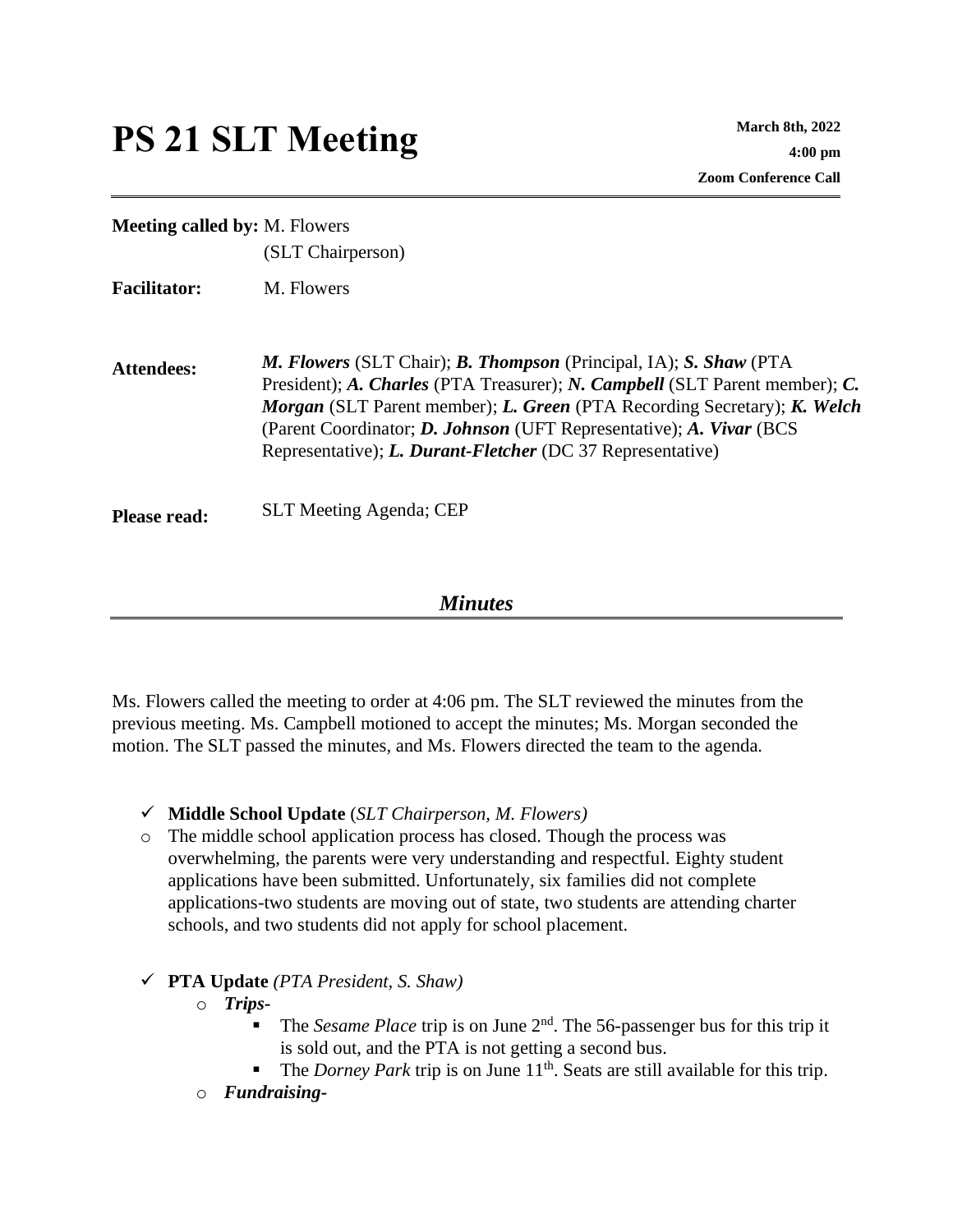- The 3rd grade trip to Pennsylvania is scheduled for Monday, June 14th. The initial popcorn fundraiser gave the school a little over \$1000 profit. The PTA plans to redo the popcorn fundraiser beginning Thursday, March 10th. The fundraiser will end on March 25th. If more students participate, there will be no fees for students to attend the trip.
- Senior Pictures-10 to 12 students still have not paid for their senior packages, including the senior photo.
- o *Questions/Comments-*
	- Ms. Morgan inquired about school trips relating to vaccination and mask mandates. Ms. Shaw informed us that for out-of-state trips, vaccine mandates are still in place as per NYCDOE protocol.
- ✓ **BCS Update** *(BCS Representative, A. Vivar)*
	- o Mr. Vivar has engaged with the NYPD Community Affairs and Youth Officers because of the increasing safety issues in the community. As a result, Community Affairs and Youth Officers will be posted outside the school during BCS dismissal-Monday through Friday from 5:30 pm to 6:30 pm.
	- o *Holiday Camp-* 49 students attended the mid-winter *Holiday Camp*. BCS will also host *Holiday Camp* for five days during spring recess in April.
	- o Applications for BCS summer camp will be available in April.
	- o *Questions/Comments-*
		- Ms. Flowers asked about the number of applications available for summer camp. Mr. Vivar replied that 140 applications would be available. However, if DYCD sees a need in the school, they will increase that number.
- ✓ **UFT Update** *(UFT Representative, D. Johnson)*
	- o It is time for the UFT staff to begin working on the SBO (School-Based Option). Principal Thompson, UFT members, and the consultation team will collaborate to discuss options for school start time, parent-teacher conferences, and PLC's. All requests must be agreed upon between the DOE, Principal, and UFT union.
- ✓ **Principal's Update** *(Principal, IA, B. Thompson)*
	- o *Updates*
		- **•** *Program Updates*-Today, our school has begun the Kindergarten- 2<sup>nd</sup> grade *AIS* program and the 3K/PreK *Arts* program. Educators and parents are excited to start these programs as they offer more learning opportunities for our students. Our students are fully engaged in a variety of afterschool programs-
			- *AIS* Kindergarten through 5<sup>th</sup> grade
			- *Academic Recovery Services* Kindergarten through 5th grades
			- *Full Steam Ahead* Kindergarten through 2nd grade
			- *Saturday Academy* 3rd through 5th grades
		- *School Building Construction/Repair Projects-* The Department of School Facilities and the NYC School Construction Authority are slated to begin two separate projects within and surrounding the school.
			- **Boiler** (Summer- September 2022)- Principal Thompson met with school construction to go over plans for the boiler installation. The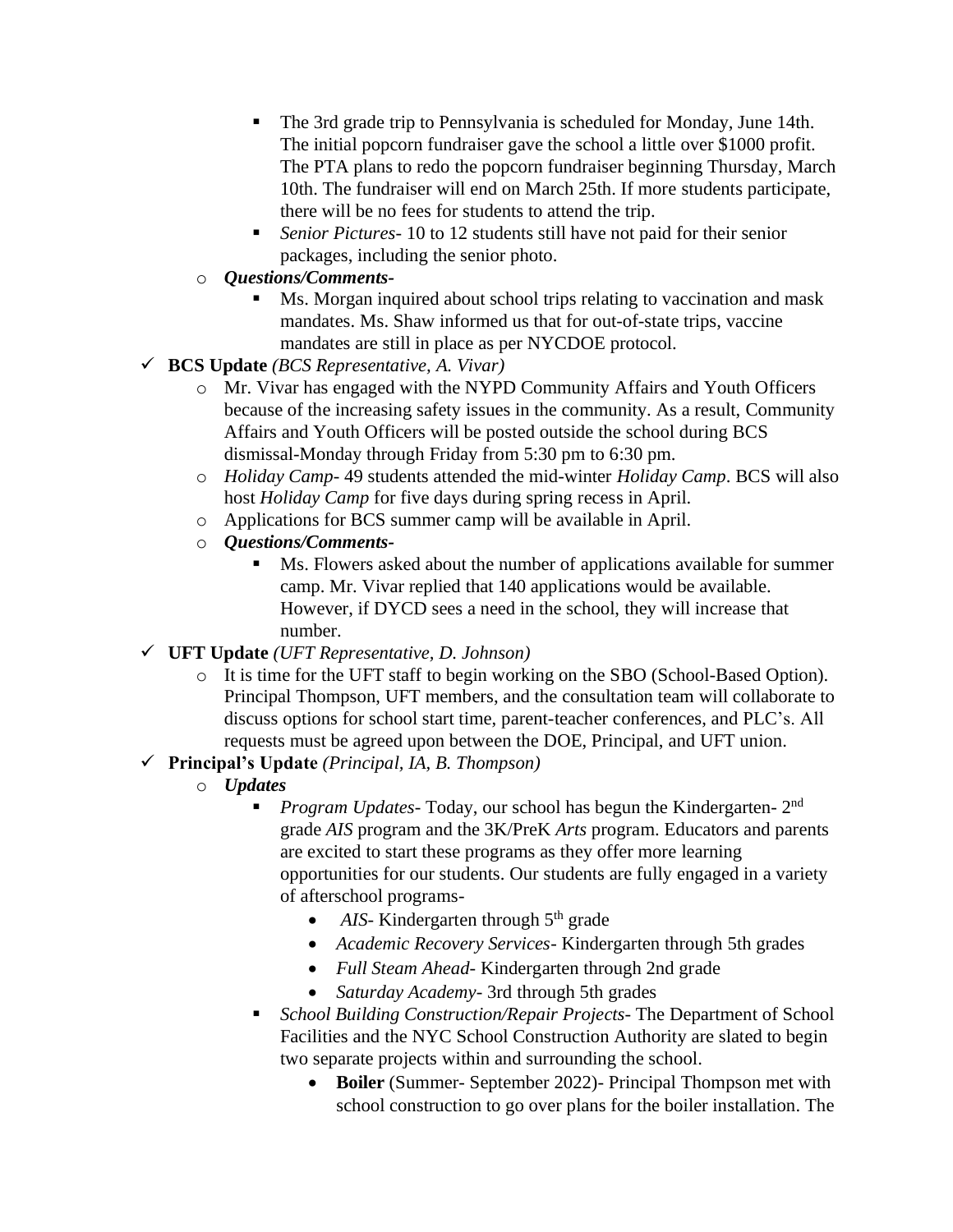UFT chapter leader and PTA president were also a part of this discussion.

- **Elevator** (Summer 2022)- To increase accessibility for school community members, an elevator and ramp (in front of the school building) is being installed.
- **Bathrooms** (March- Summer 2022)- Construction has begun on the first-floor boys' and girls' bathrooms. Bathrooms in the 3K and PreK classrooms will also be renovated.
- o *CEP Guidance-*
	- Section 1- CEP Overview- The SLT will use qualitative and quantitative data to decide our CEP goals. The SLT will also collaborate with the Instructional Leadership Team to use student interviews and reflection protocols to gather data. As a team, we will analyze the data trends to find areas of strength and need. Next, we must identify the root causes of the needs and develop the next steps to rectify the issues. Using guidance documents provided by the DOE, the school will conduct needs assessments to gain data.
	- *Section 2- School Information-* This section lists all the school's information. Again, as a team, we will update the information, as necessary.
	- *Section 3- CEP SLT/Stakeholder Signature Page* This section includes a signature page for all members of the SLT. The signature page must be signed in person by all members.
	- *Section 4- School Summary-* We will develop a narrative for our school in this section. The current CEP has outdated information; therefore, we will revamp this section as a group.
	- *Section 5 Continuous Improvement Planning (Goals, Progress Measures, Action Plans)*- This section discusses our content areas. Our school is using *Into Reading* for ELA and *Envisions* for Math. Principal Thompson does not find it valuable for the students to switch curriculums. There are five areas of concentration in the section-ELA, Math, Supportive Environment, Chronic Absenteeism, and Quality IEP's. For each area of concentration, there is a process to find and meet priority needs.
		- What is our priority need? How do we measure the need?
		- What is the root cause?
		- How will we meet goals? (August January window and February - June window)
		- How do we engage with the families and community at large for support with meeting our goal?
		- The SLT and ILT will use progress monitoring and timelines to measure the effectiveness of practices.
	- *Section 6- Multi-Tiered Systems of Support (MTSS)-* This section focuses on RTI and AIS. As a school, we support our struggling students, including academic, behavioral, and socioemotional support. As it relates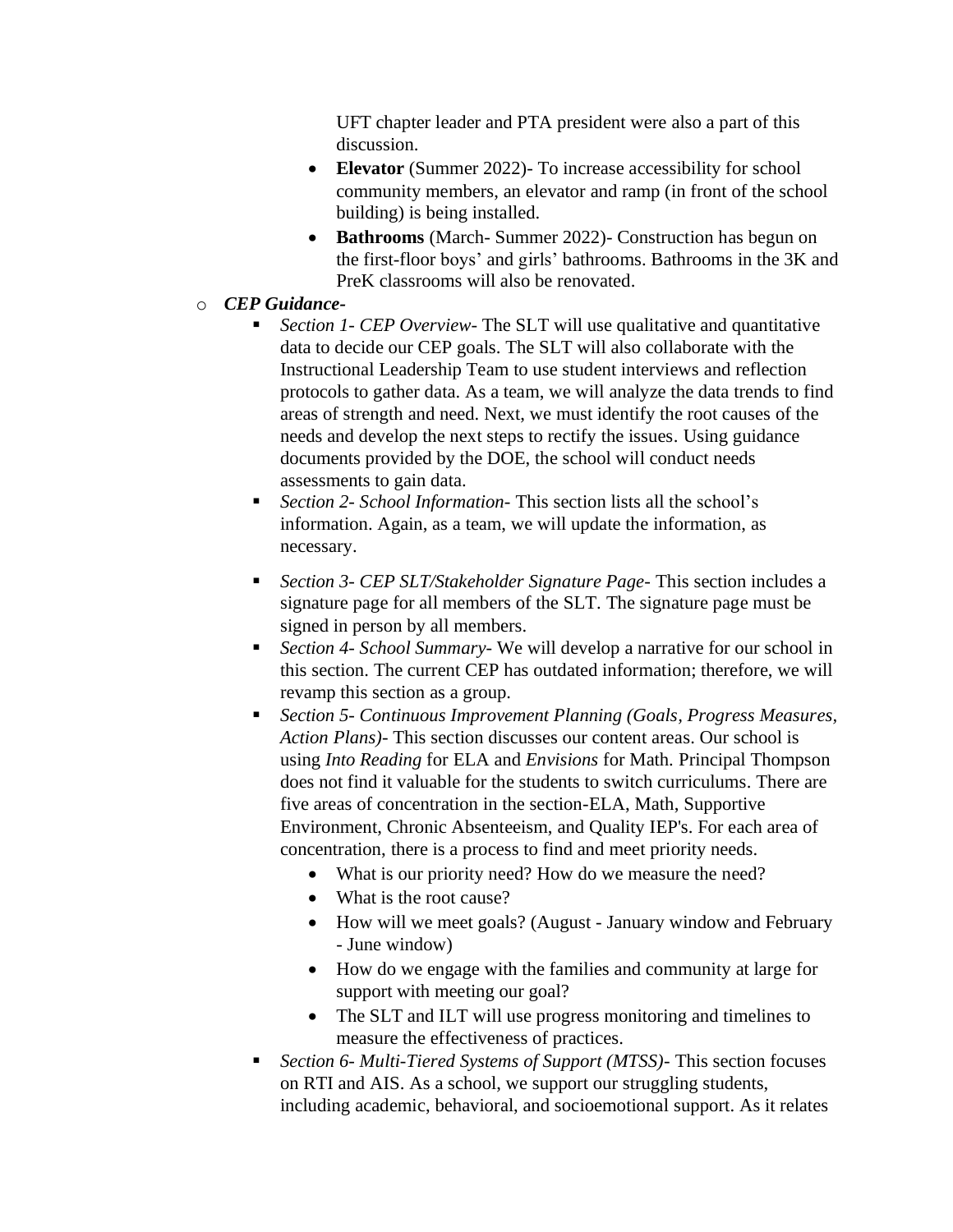to students in temporary housing, how is the school community supporting those families? We have a BTG social worker, Ms. Cameron, and a Community Coordinator, Ms. L. Robinson.

- *Section 7- Parent and Family Engagement Policy and School-Parent Compact-* Our school policy should align with DOE guidelines. The DOE dictates information related to family engagement. Our goal in this section is to encourage school-level involvement. Principal Thompson asked the parents on the SLT to pay attention to this section, as their input is valuable. He wants to create a document that shows what we are doing and our aspirations as a school. We will use existing DOE policies for the school-parent compact, but we will add information to make it our own.
- *Appendices-*
	- *1- Language Allocation Policy (LAP)-* The law is that all information the school distributes to families must be put in multiple languages, including the school website. Principal Thompson would like the school to communicate with parents in various languages. This section also discusses teacher qualifications to support multilanguage learners. We will use information from school demographics for programming. Principal Thompson will provide the team with information from an assessment analysis. Based on the data, the team will evaluate and answer a series of questions relating to what we are doing for the students. Priorities are specific to the last administration; we will discuss changes as a team.
	- *2- Translation and Interpretation (LTI) Plan-* We will follow federal, state, and DOE policies. The SLT will also develop a plan for communication with parents of ELL students. The DOE supplies translation support for the school. As a school, we must inform parents that it is their right to have a translator at meetings.
	- *4- Title I Program Information*
	- *6- Submission Assurances-* Principal Thompson is collaborating with the SLT for the submission of the CEP. He does not have a timeline for submission; however, he does believe that it is due in the summer. The document will be developed in progression through the rest of the school year.
- o *Questions/Comments-*
	- Ms. Flowers asked the SLT members how they would like to work on the CEP. Principal Thompson responded that to work on the CEP, we must find out the due dates. He believes working on sections according to a timeline will be effective because we can complete each section by their deadline. Principal Thompson said that he would have clarity about the CEP deadlines by the next meeting.